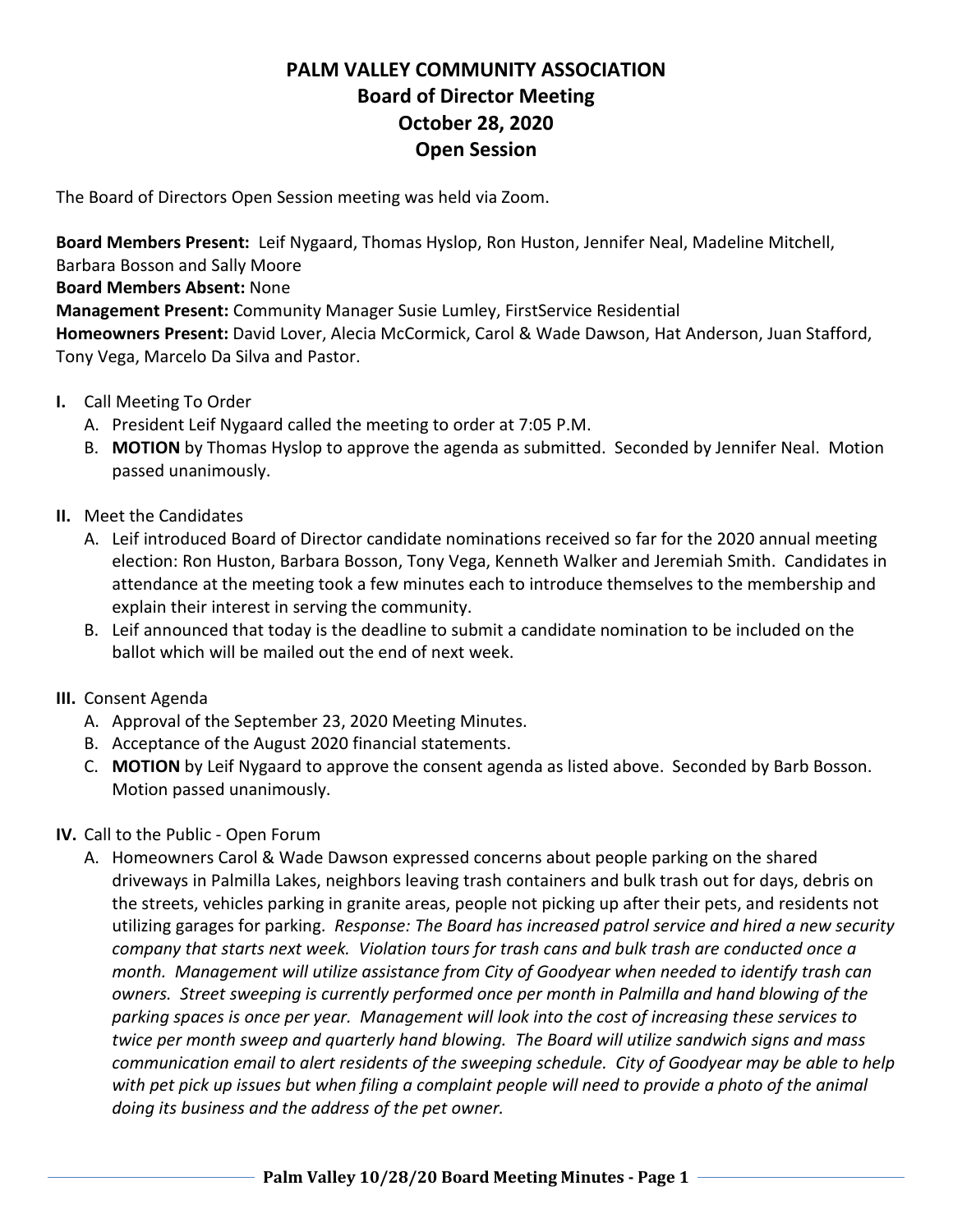- B. Homeowner Tony Vega feels something should be done to identify the sound of shots fired or fireworks that are reported on www.nextdoor.com. Additionally, he expressed concern regarding owners leaving garage doors open, vehicles unlocked, people not picking up after their pets, and the landscaping on Palm Valley Blvd should look more neat and tidy. He suggests homeowners start a neighborhood watch and the Association consider a weekly bulletin on the website about what's happening in the neighborhood. He would also like to know what exactly the patrol company does. *Response: These concerns will be addressed in a mass communication email to the homeowners and residents. Management will follow up with City of Goodyear regarding Palm Valley Blvd landscaping. The Board has been in tune with the desire of the community and has increased patrols and frequency. The new patrol company will patrol the community in a marked vehicle in six hour shifts, ten times per month. They will tag improperly parked vehicles and keep an eye out for suspicious behavior in the neighborhood. Any suspicious behavior will be reported to the Goodyear Police Department. We are hopeful the presence of a marked security vehicle in the community on a regular basis will help deter crime. Homeowners are reminded to keep garages closed and vehicles locked. Do not leave valuables in view in your vehicle. Be cautious especially during holiday season, for example, don't make yourself a target by leaving a large empty tv box on the curb for days alerting people to new items in your home. Be good neighbors and report suspicious activity to the police.*
- C. Homeowner Pastor expressed concern that we should be more diligent in the way we look out for our community.
- D. Homeowner McCormick asked what constitutes a disabled vehicle and is a warning or a ticket issued? Additionally, there is a problem on Palm Lane near 131<sup>st</sup>, where 3 or 4 vehicles continue to park in the street in front of a home. Also, has the rule regarding backyard structures changed allowing sheds taller than the homes surrounding block wall? *Response: a disabled vehicle is any vehicle that cannot be legally operated on the street such as flat tire, expired tags, etc. If a vehicle such as this is observed in the community, a violation notice is sent to the homeowner. If the violation continues the homeowner is fined. Management will look into the violation mentioned on Palm Lane. With regard to backyard structures, any change in the exterior appearance of the home or lot requires architectural committee approval. The committee has allowed structures taller than the fence line if the structure meets specific criteria including but not limited to, design character of the structure to be compatible with the design character of the existing home, such as matching stucco, paint and roof tiles. Depending on the type of structure a City permit may be necessary. Homeowners must follow guidelines outlined by the City with regard to height.*

## **V.** Manager Report

## A. Administrative Report

- 1. 5 resale disclosures for the period 9/15/20 10/15/20
- 2. 10 new owners recorded for the period 8/15/20 10/15/20
- 3. 58 phone calls from homeowners logged for the period 9/15/20 10/15/20
- 4. 94 violation letters issued for the period 9/15/20 10/15/20
- 5. 2020 Request for Candidates was mailed to all homeowners.
- B. Physical Property Report
	- 1. General
		- a Common area grass has been seeded with winter rye to keep the grass green through the winter months.
	- 2. Master Common Area:
		- a Several calls to APS regarding a power issue at Litchfield & McDowell.
		- b Work order to remove the bench on Palm Valley Blvd near 133rd Avenue.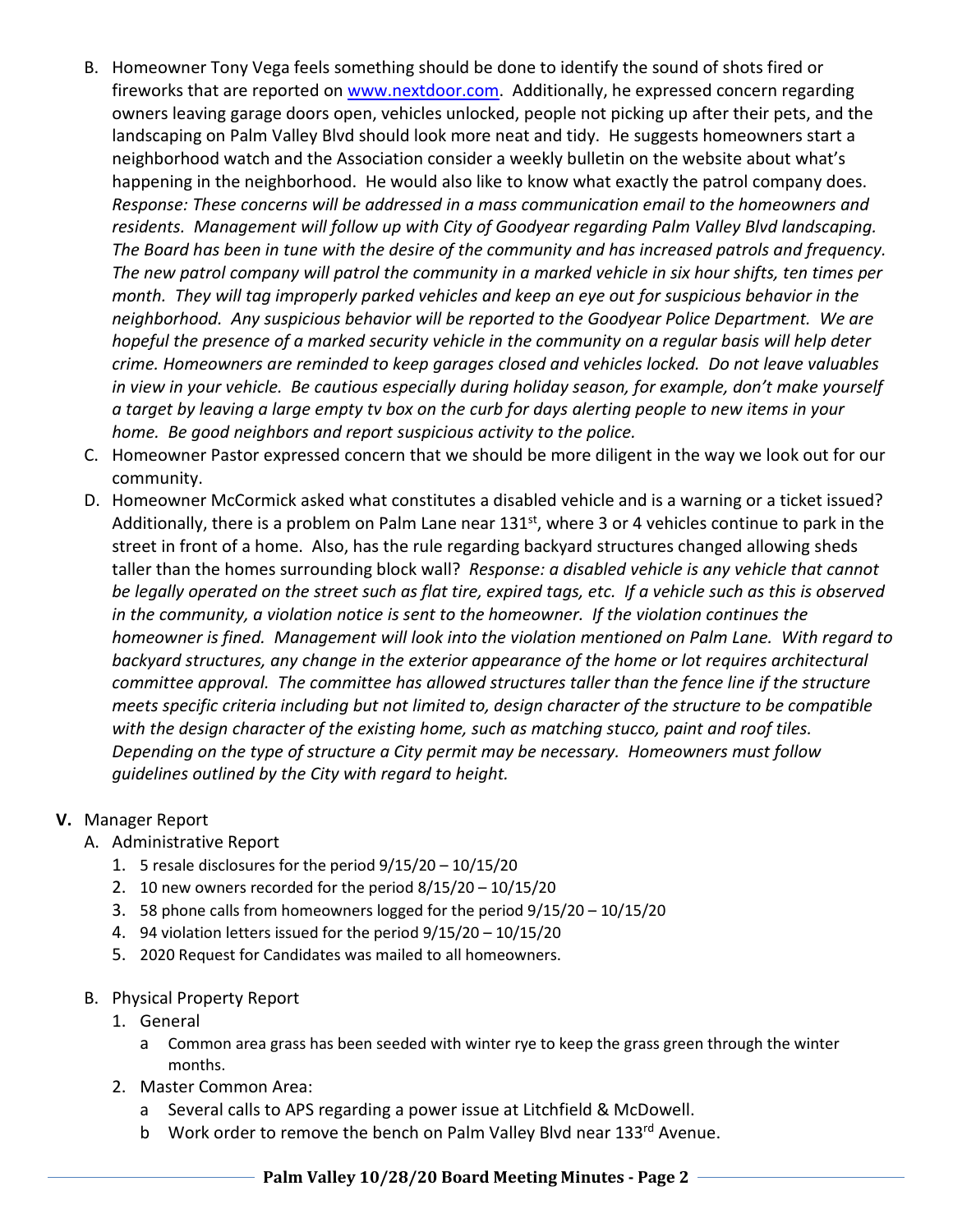- 3. Desert Greens Area:
	- a Playground service completed the week of October 19<sup>th</sup>.
- 4. Horizons Area:
	- a Playground service completed the week of October 19<sup>th</sup>.
	- b Work order to the landscaper to check lawn sprinklers where some areas of the grass are not greening up with overseed.
- 5. Fairways Common Areas:
	- a Streets were swept October  $1^{st}$  &  $15^{th}$ .
- 6. Palmilla Common Areas:
	- a Streets were swept October 15<sup>th</sup>.
	- b Work order to the landscaper to trim bougainvillea on Palmilla Blvd.
	- c Work order to the landscaper for a broken sprinkler near the mailbox on Cypress St.
	- d Work order to the landscaper for a stuck valve on Palmilla Blvd south side just before the roundabout.
	- e Work order to the landscaper to blow rocks off the sidewalk and check plants near Palmilla entry.
	- f Monthly inspection and cleaning of the play equipment was completed.
	- g 3 x/wk pool service
	- h The pool will be heated through Thanksgiving weekend.

## **VI.** Old Business

- A. Document Review Committee Guidelines
	- 1. The Board reviewed a draft of Committee Guidelines for the Document Review Ad-hoc Committee.
	- 2. **MOTION** by Barbara Bosson to adopt the Document Review Ad-hoc Committee Guidelines as presented. Seconded by Jennifer Neal. Motion passed unanimously.
- B. 2020 Annual Membership Meeting
	- 1. The meeting is scheduled to be held via Zoom on Wednesday, December 9<sup>th</sup>.
	- 2. Five Board of Director candidate nominations have been received for the two open positions.
	- 3. Due to the meeting being held through video conference, the Board will need to appoint Inspectors of Election in advance, to tally the ballots on the day of the meeting. Leif asked for volunteers from the membership.
		- a **MOTION** by Ron Huston to appoint Carol Dawson and Juan Stafford as Inspectors of Election for the 2020 Annual Membership Meeting. Seconded by Leif Nygaard. Motion passed unanimously. Management will coordinate a time and place to meet with the Inspectors on December 9<sup>th</sup> to tally ballots.

## **VII.**New Business

- A. Bench Replacement
	- 1. The bench on Palm Valley Blvd near 133<sup>rd</sup> Avenue has deteriorated and is scheduled for replacement per the Association reserve study. Management issued a work order to have the bench removed. The Board discussed replacement of the bench.
	- 2. **MOTION** by Thomas Hyslop to replace the bench with two benches with backs and a trash receptacle. Seconded by Barbara Bosson. Motion passed unanimously. Management will email the Board photos of bench style options. Trash receptacle will be concrete to match existing trash receptacles on Palm Valley Blvd.
- B. 2021 Budgets
	- 1. The Board reviewed 2021 budget drafts presented by the Finance Committee. **MOTION** by Barbara Bosson to approve the 2021 budgets as presented. Seconded by Jennifer Neal. Motion passed unanimously.